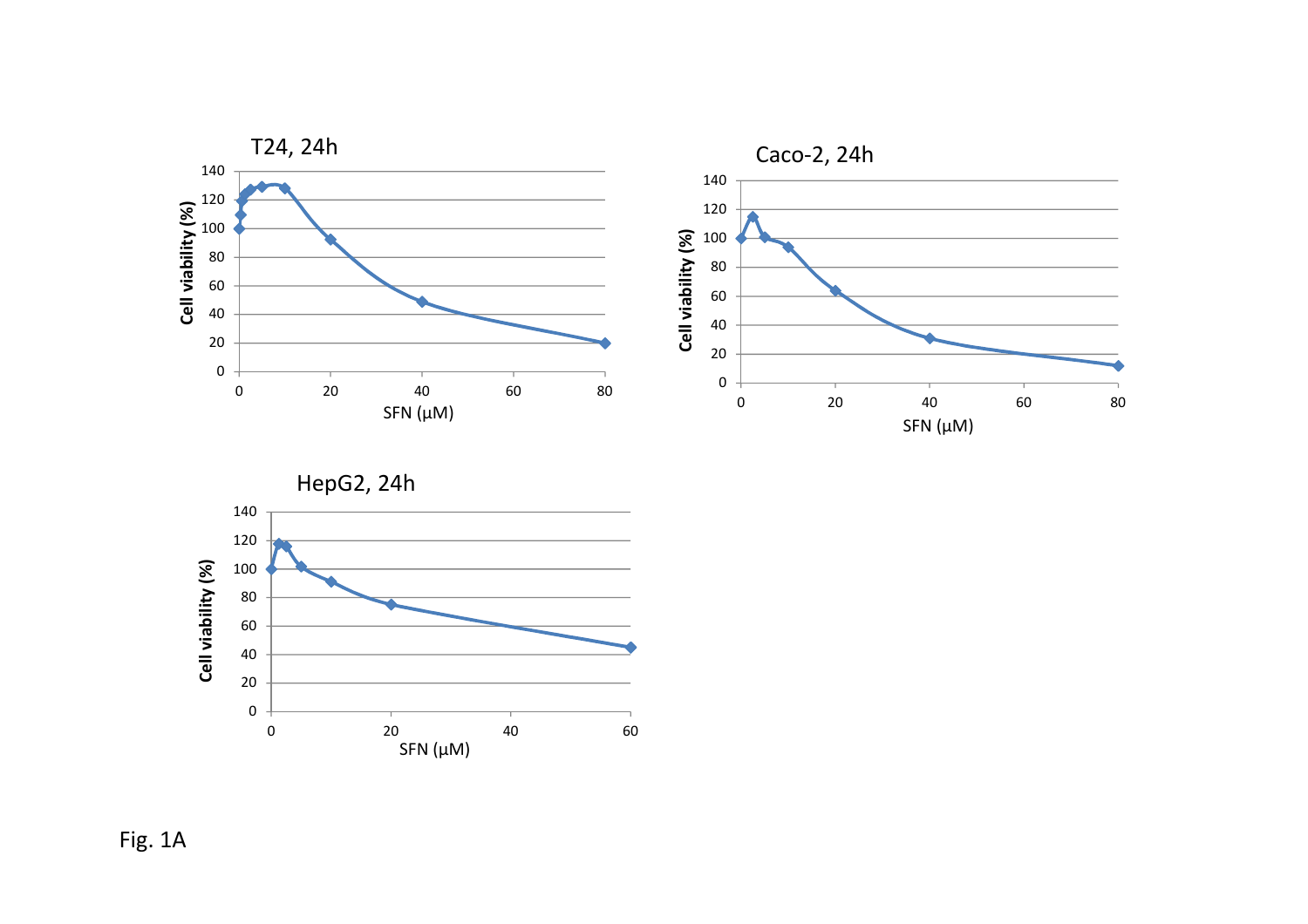



Fig. 1B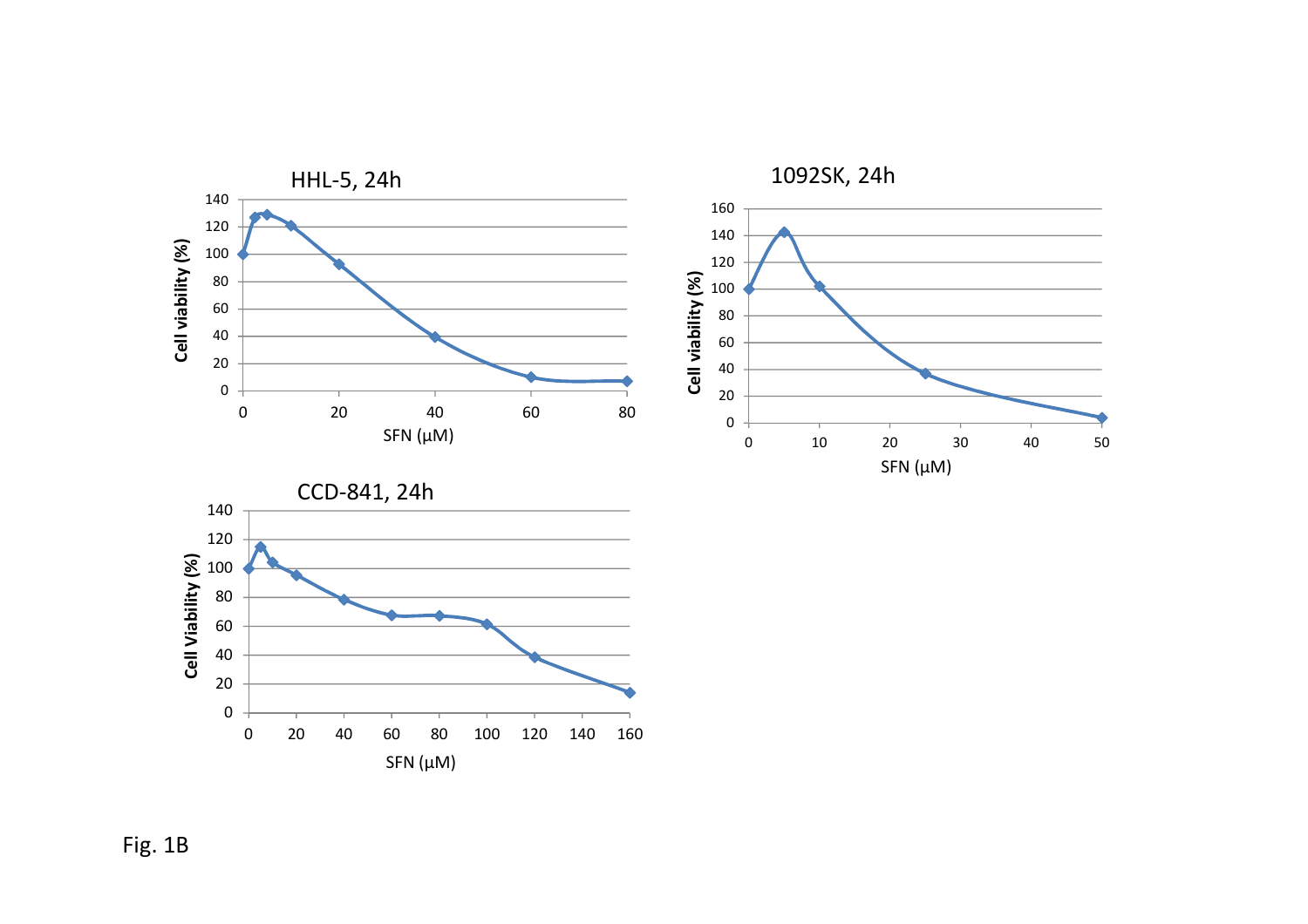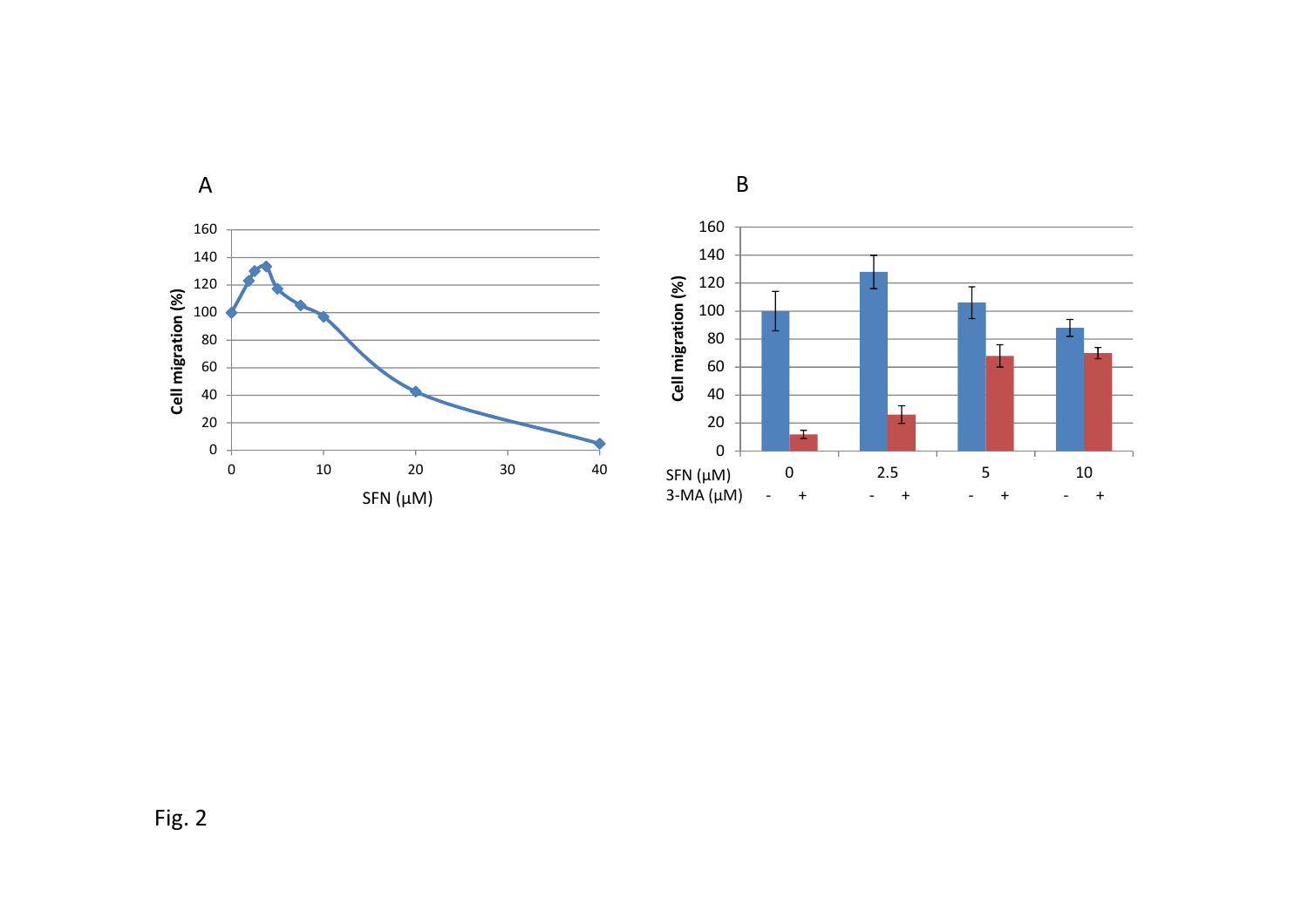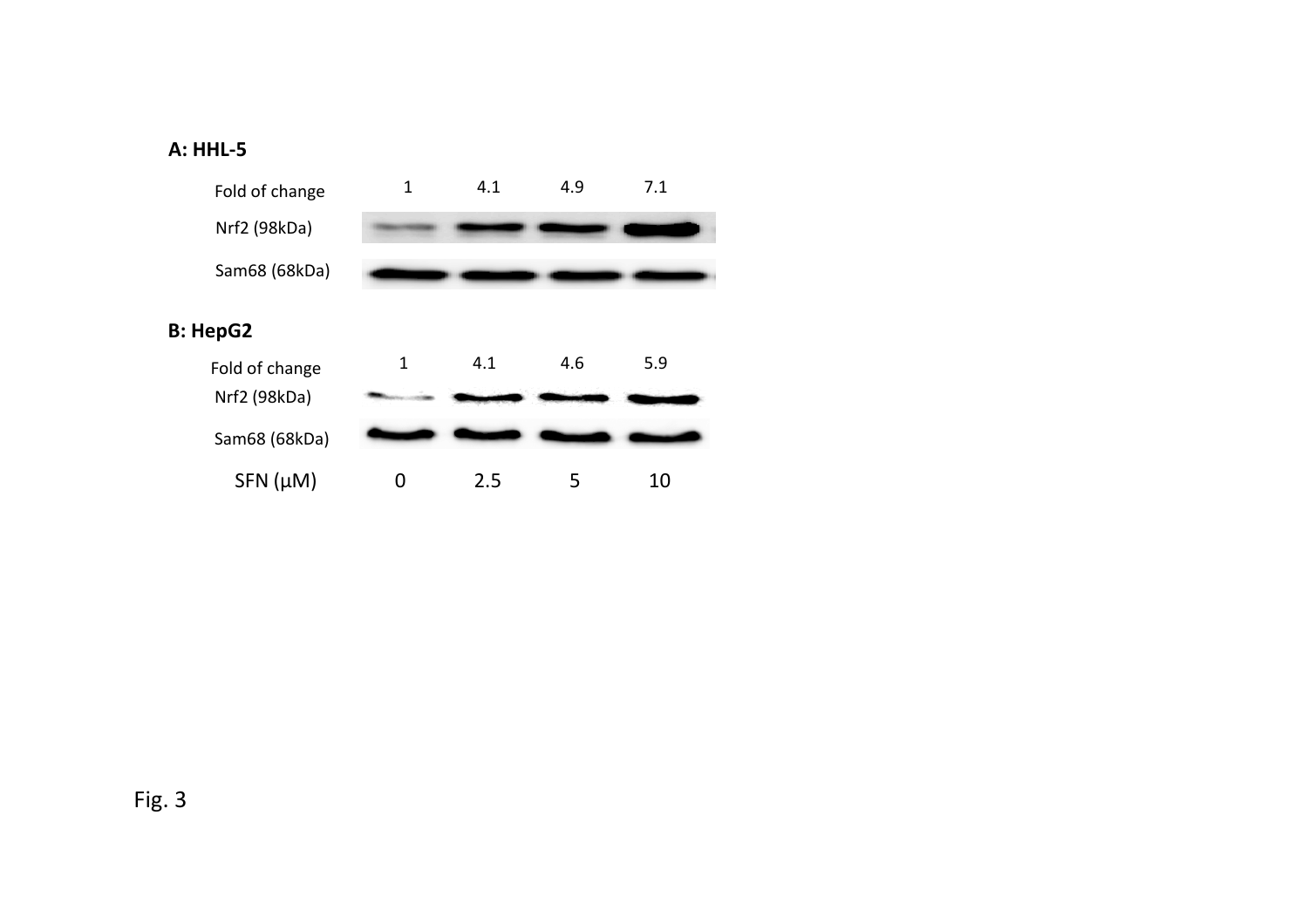

A. HHL-5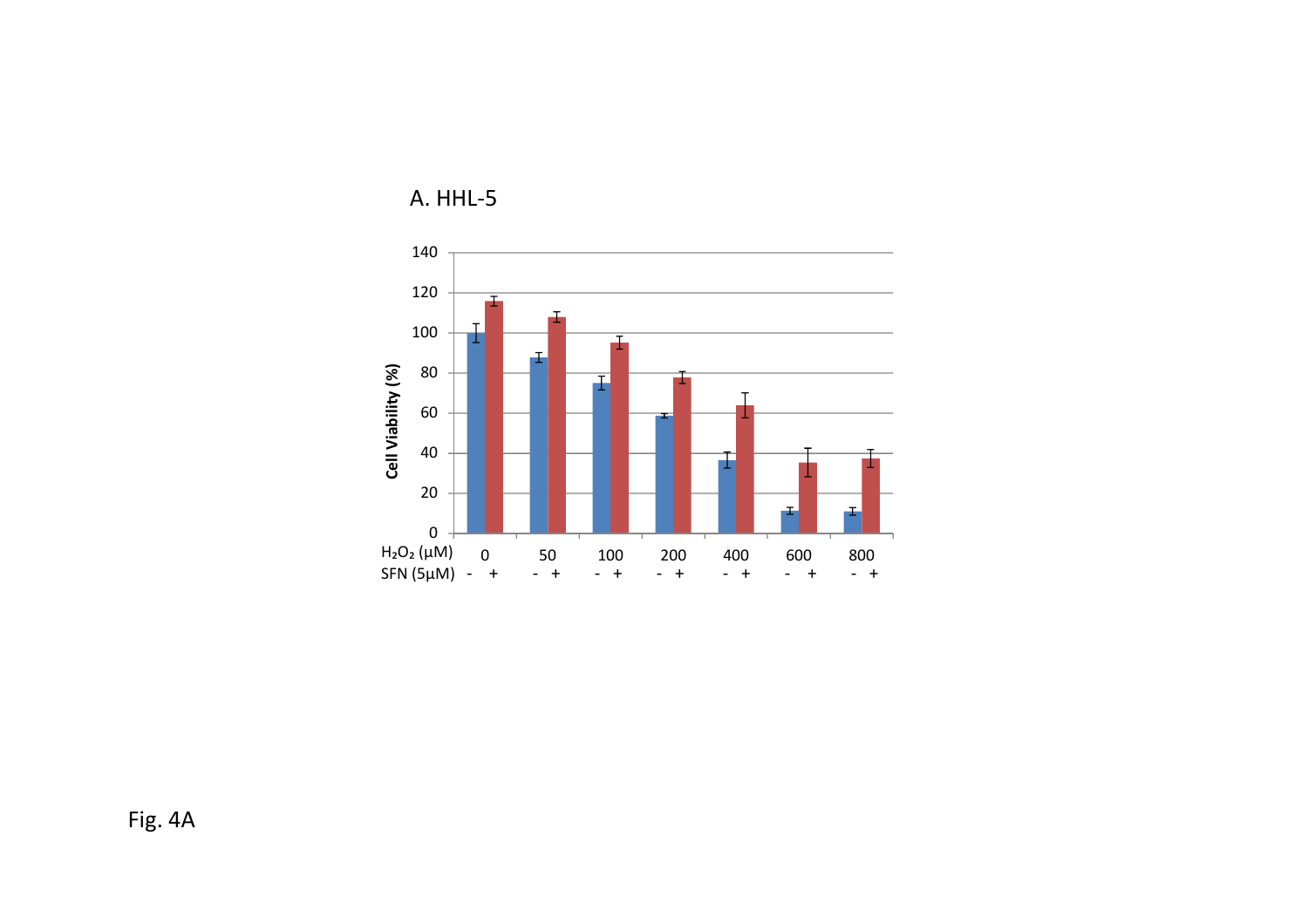



Fig. 4B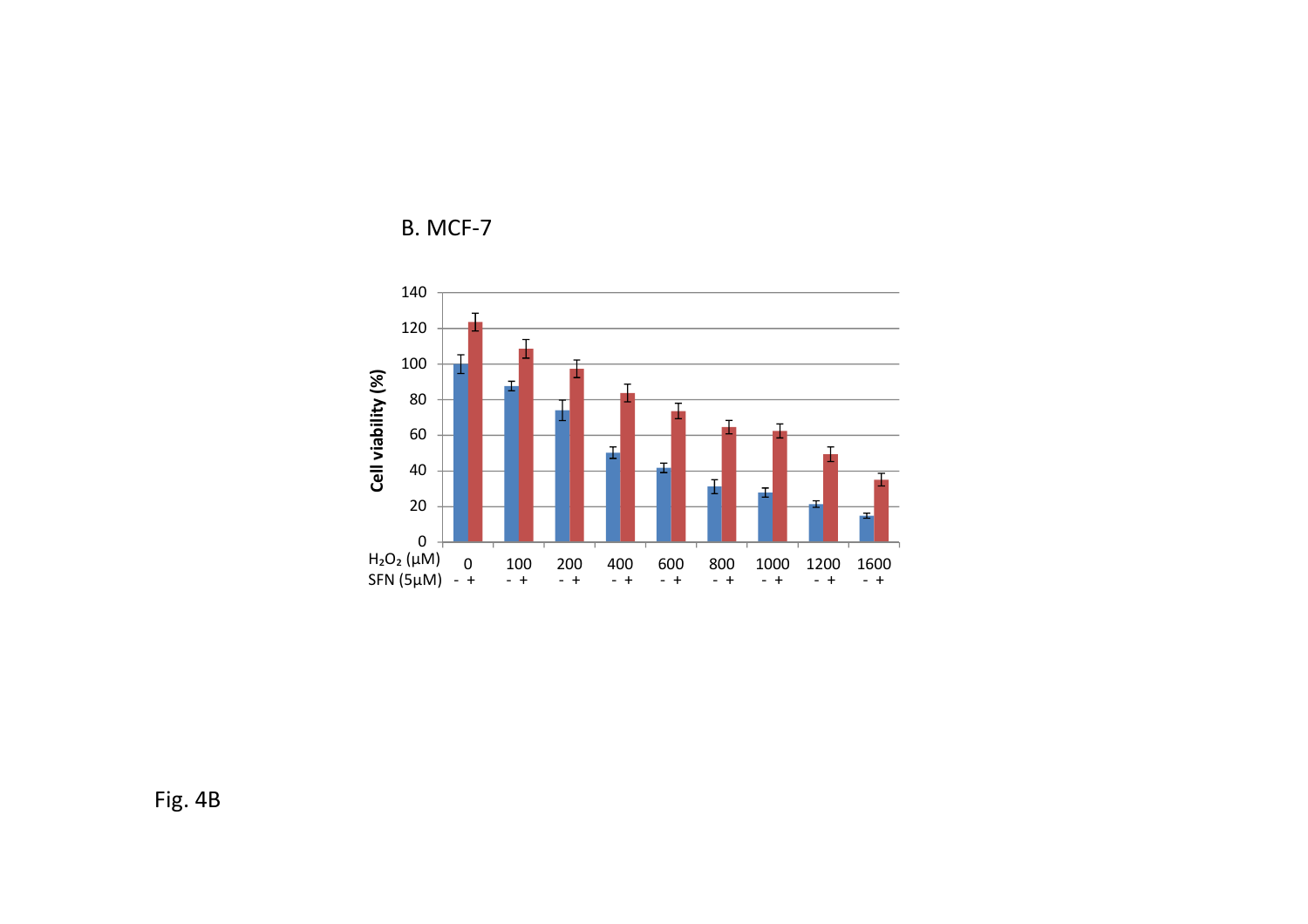

C. HHL-5

Fig. 4C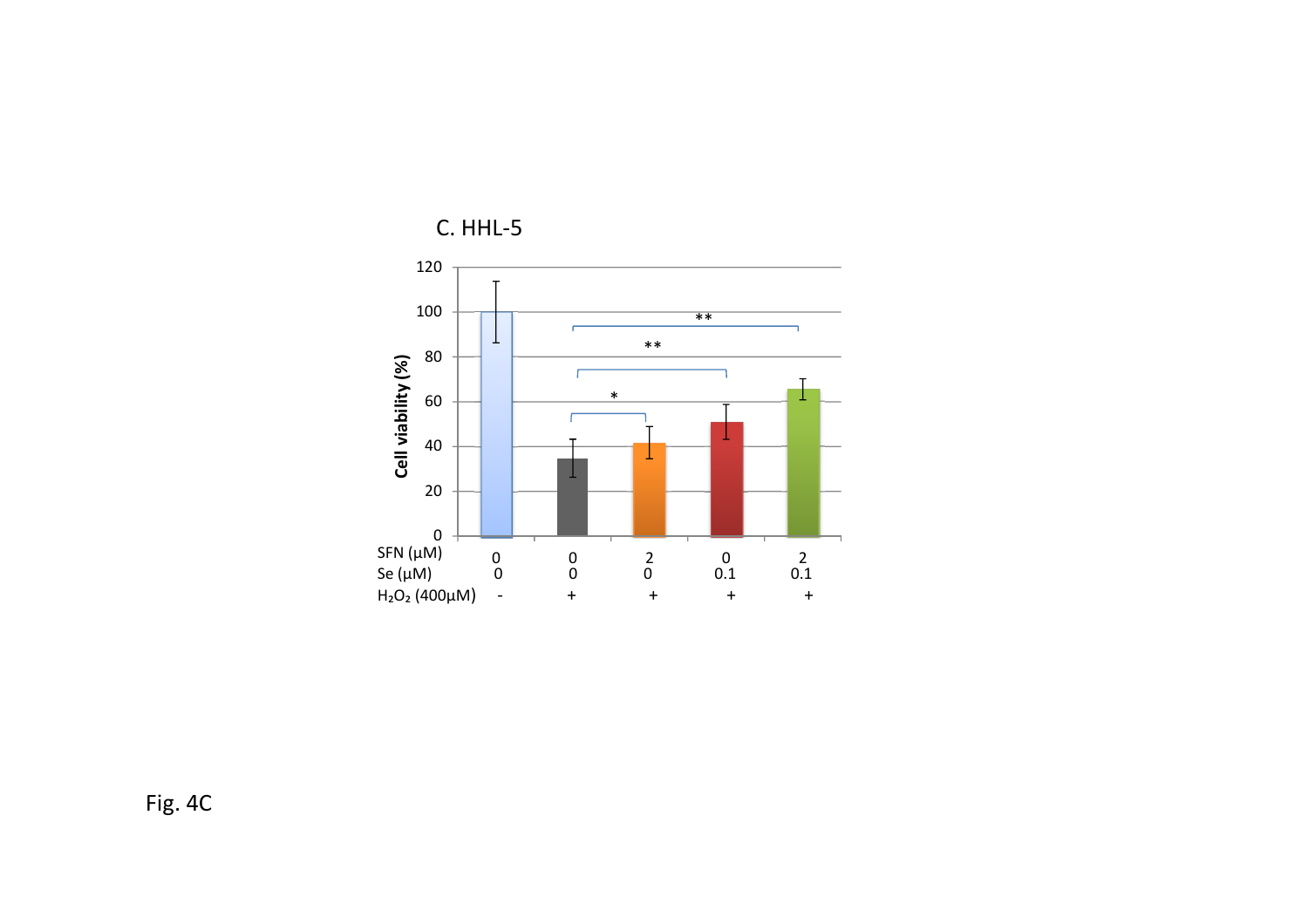

Fig. 5